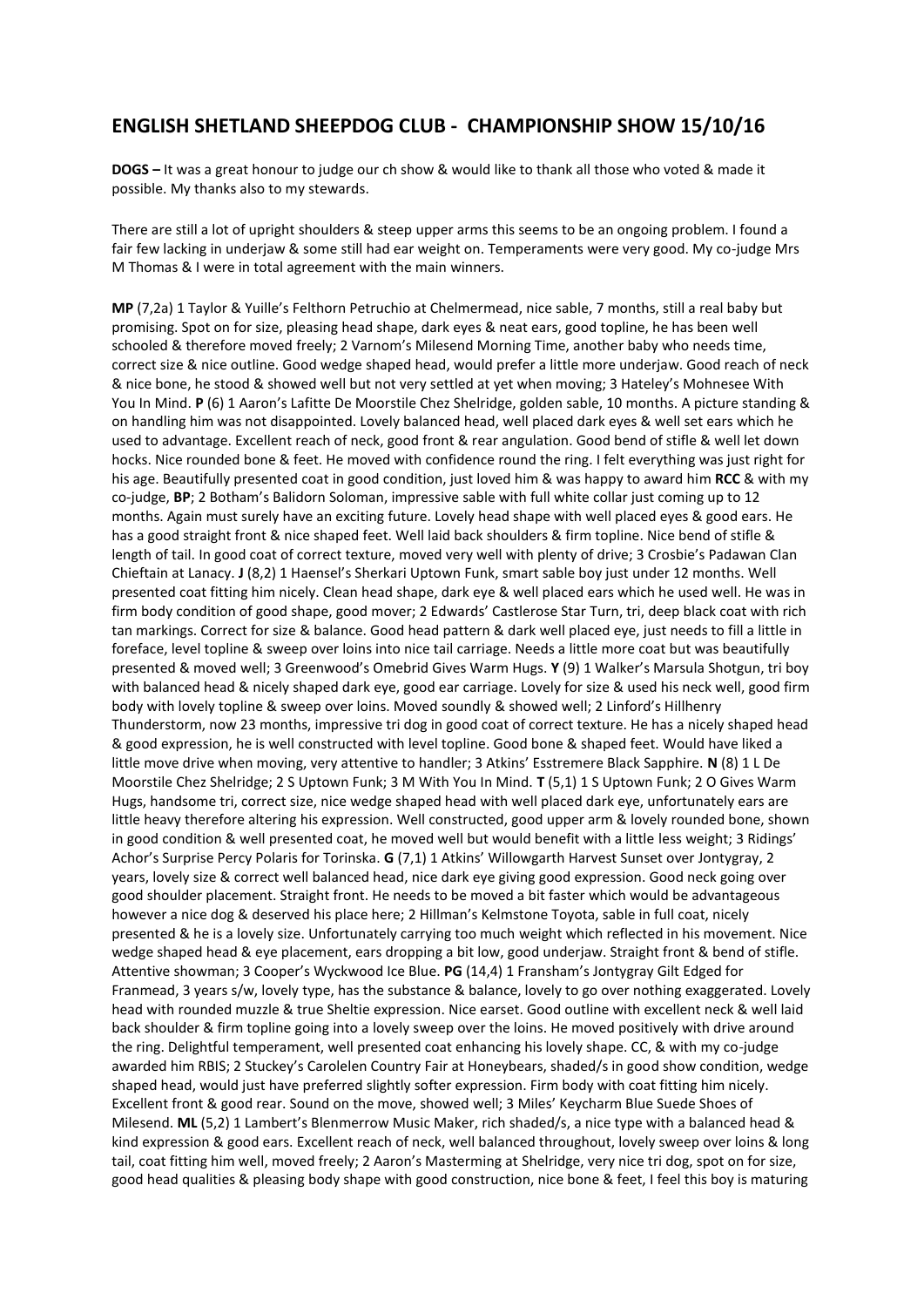slowly & his best is still to come. Well presented; 3 Whittington's Tighness Three Card Trick. **L** (8,1) 1 Weller's Evad Star Gazer, very handsome g/s carrying wealth of well textured coat which was excellently presented. Correct size. Lovely wedge shaped head with soft dark almond shaped eyes & neat ears, straight front & nice rounded bone, good front & rear angulation. Moved with drive; 2 Paterson's Lorainian Campbell Clan, g/s, quality dog now coming up to 5 years, delightful head qualities & good ears which he used to advantage. Well made dog with good bone, nice level topline giving him a good overall shape. In good coat, moved freely; 3 Ewing's Somerville Trimac Cool. **O** (11,1) 1 Rutterford's Ch Kelgrove Just Blue at Stormhead JW, I appreciated the opportunity to go over this lovely dog. Very eyecatching with his full white collar & in full coat. Correct size & with just the right amount of bone. Well balanced, delightful head qualities, good ears & underjaw. Presented to perfection, moved with ease around the ring. A worthy Ch; 2 Pierce's Philhope Star Struck, sable dog carrying a wealth of good textured coat. A very honest type with a good head & pleasing expression. Straight front & strong neck & firm topline, well constructed dog who will always command attention. Moved soundly & used his ears well; 3 Goodwin's Ch Highbrook Hot Heir. **V** (11,3) 1 Diment's Ch Peerieglen Pickwick JW, b/m dog now 12 years & certainly not looking his age. Although his colour has paled around his muzzle he still retains that lean wedge shaped head with a pleasing expression. He has a good neck & he has firm front & rear angulation, moved freely & was enjoying his day out, well deserved this place; 2 Riding's Willowtarntaubyn via Evad, masculine sable in good condition. 8 years. Good head proportions but earset quite high, excellent straight front. In firm body condition, good topline & tailset. His good movement won him this place; 3 Paterson's Lorainian Kaeto Star. **S/w** (7) 1 Shelto Pocket Rainbeau, 6 years sable boy, correct size & well presented, lovely to go over, everything in the right place. Good wedge shaped head with rounded muzzle & correctly shaped eye & good underjaw. Nice reach of neck, good bone & padded feet, had a change of handler but was moved sympathetically & settled & showed well; 2 Pattison's Kyleburn Acis, shaded/s, more compact than 1 but having said that he is a very sound dog. Good head properties with dark eye, neat ears. Excellent bone & good feet, level topline, well made throughout, moved well; 3 Fransham's Jontygray I Have A Dream for Franmead. **Tri, B/t, B/w** 1 Aaron's Ch Mistmere Blackthorn at Shelridge, handsome tri in excellent condition & in full coat. Balanced wedge shaped head with dark eyes, rounded muzzle & good underjaw. All combined to give nice expression. Muscular neck, straight front with good bone, firm body. Moved & showed well; 2 Jordon's Gylmer Dreamaker, another very nice boy, coat well presented & gleaming. Nice head shape with dark eye. Good reach of neck going into correct topline, moved freely coming & going; 3 O Gives Warm hugs. **B/m** 1 Ch K Just Blue at S; 2 Daniel's Pepperhill In The Zone, lovely coloured b/m now 3 years, today not in his best. Having said that he was well presented & pleasing to go over. Lovely head, eye placement, reachy neck, & well constructed, thought he would benefit with a little more weight. He moved nicely & showed well; 3 John's Jolex Gadno Arian with Cadlyn. **Breeders** 1 Edwards' Castlerose Spiritmaster, very masculine b/m dog now 5 years, abundant coat of correct texture & well presented, excellent front construction, nice bone & good feet. Good head pattern with lovely rounded muzzle & firm underjaw, moved well with drive; 2 Cooper's Wyckwood Ice Blue, 2 years who is more rangy than 1 & needs time to fill out in body. Correct size & head is a pleasing shape. Nice reach of neck, he was well presented & moved well; 3 Laversuch's Pacarane Polbertella. **Working** (5,1) 1 Robinson & Morgan's Calambray Back Chat, a lovely tri 12 years who had a good body shape & was well presented in good condition. Lean head & good expression. Arched neck & his good construction allowed him to move freely on a loose lead around the ring; 2 Graham's Shadoway Game Of Chance, extremely smart, spot on for size, nice wedge shaped head & neat ears which he used well, straight front, having nice bone & feet, steady mover & excellent presentation; 3 Tuck's Myndoc Minstrel for Craygill.

## **GILL PARTRIDGE**

**BITCHES** BIS went to Ch Rainway Crystal Star in agreement with my co-judge Mrs G Partridge. A big thank you to the committee for inviting me to judge at this lovely well run show. I had two fantastic stewards who really done a super job. I enjoyed the judging and was very pleased with my quality entry of bitches. The same problems in the breed still exist, mainly the lack of correct front angulation and too many square body shapes. A number of exhibits were carrying too much weight and lost places accordingly.

**MP** 1 Bray, Lianbray Lorelei, s/w, lovely overall shape, feminine head and expression, would prefer a slightly better eye shape and her ears are a little big which slightly distract from sweetness of expression. Correct size, a little unsettled on the table once moving I could see her correct angulation as she moves well. A little narrow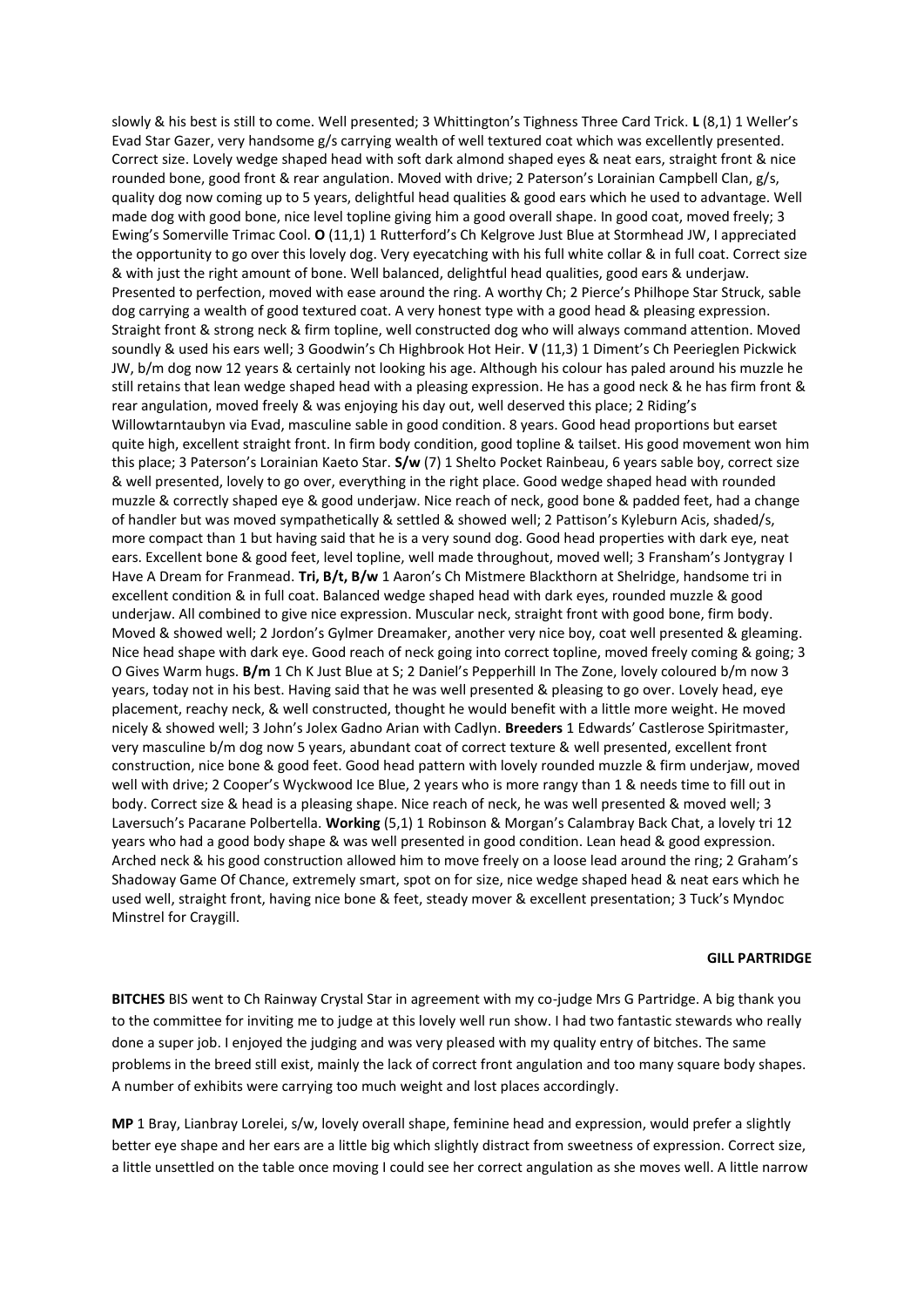all through but that will change with maturity. 2 Hateley, Mohnesee Petticoat Lane, s/w, ultra feminine, correct shaped eye better pigment would soften her expression, flat skull, good underjaw and good ear carriage, balanced profile, good reach of neck, level topline, spot on for size, a real baby which showed in her movement, not too bad coming but erratic behind. 3 Walker, Tooralie's Matilda. **P** 1 Mottram, Lanteague Stage Whisper at Lochkaren, s/w, ultra feminine puppy, with super expression flat skull, neat ears lovely shape and placement of eye, still needs to fill in foreface, correct reach of neck, level topline and good over loins, spot on for her size with just the right amount of bone, in really good coat, moved well behind, but my only observation was her feet could be a better shape and she lacks a little in flexible front pastern which shows when moving as she hits the ground hard when viewed in profile and coming towards. Immaculate presentation. **BPB**. 2 Robinson, Erjon Happy Me at Lavika, s/w, excellent overall shape, good reach of neck into a level topline, would prefer a bit more bone and substance for her size, sweet head, neat correctly placed ears, slightly lacked underjaw, moved ok and very well presented and attentive to her handler. 3 Gamble, Balidorn Solitude. **J** 1 Bray, Shelridge Shantilly Lace at Lianbray, s/w, super head and expression, flat skull, level planes, neat ears and good fill of foreface, excellent front and rear angulation, straight front and good depth of chest, and spring of rib, elegant balanced shape, enhanced by super reach of neck, correct length of back, lovely bend of stifle, straight from, excellent for size. Another bitch that oozes quality, Moved well with a good front extension and drive from behind. Lovely breed type. Well deserved **RCC**. 2 Robinson, Erjon Happy Me at Lavika. 3 Mackie, Iliad Illusive Gold at Shebaville. **Y** 1 Daniels & Taylor, Pepperhil Kicks 'N' Flicks, b/m, lovely overall shape in profile, superb colour, inbetween coats, but this only enhanced her shape, very good front and rear angulation, straight front, just the right of bone for her size and substance, lovely wedge shape head, flat skull, good underjaw and fill of foreface, wish her ears were neater and would prefer them better set as they are a little close and her two blue eyes can make her expression not as soft as I would like, moved ok coming and going and in profile has a lovely reach, but seemed very busy on the move which spoils the overall movement. A super bitch. 2 Hillman, Lavika Love Charm, s/w, good overall shape, super reach of neck, level topline, into correct sweep over loin, very feminine expression, correctly placed eye and shape, would prefer a little more underjaw, moved ok, just needs more coat to complete the picture. 3 Rule, Bleatarn Midnight Pebbles. **N** 1 Bray, Lianbray Lorelei. 2 Robinson, Erjon Happy Me at Lavika. 3 Fox, Ruscombe Work of Art with Follyfox. **TYRO** 1 Gamble, Balidorn Solitude,s/w, super overall shape, lovely reach of neck, level topline, into good sweep over loin, good bend of stifle, in good coat, sweet expression, correctly placed ears, which she used non stop, beautifully presented and moved with purpose and drive, I would just prefer her a shade smaller. 2 Fransham, Sheltysham Bedazzle at Franmead, tri, jet black gleaming coat, pleasing overall shape in profile, moved well and a very attentive show girl, she has a straight front and is spot on for size, she has a good eye, neat ears but I would prefer a little less stop, good underjaw, not as feminine as the winner. 3 Forster-Cooper, Sheltysham Bewitched. **G** 1 Roberts, Malaroc Promise To Try, tri, I really liked this bitch, spot on for size with good bone and substance, sound to go over, lovely shape, straight front, good depth of chest, lean head, with flat skull, good fill of foreface, correct stop, neat ears and a lovely expression, in excellent coat of harsh texture, a little unsettled when standing which at times made her stand a little close behind, but a liked her enough to give her the class, moved well both ways. 2 Parker, Tolarock Such a Treat, tri, another nice bitch, loved her overall shape, good front and rear angulation, sufficient neck, into a level topline, spot on for size, lean head, neat ears and correctly placed ears, which she was reluctant to use, would prefer her tan markings to be richer, not the best of show girls but deserved this place. Lovely on the move. 3 Main, Shenacie Lyric of Light. **PG** 1 Deveson, Janetstown Je Suis JW, s/w, very glamorous golden sable with profuse coat and immaculately presented. Lovely size and just the right amount of substance, super overall shape, sufficient neck, she has a level topline, with good sweep over the loins, good bend of stifle, straight front, neat feet, I liked her head, and expression, lean with flat skull, neat correctly placed ears, which she used non stop, good almond shaped dark eye making a good overall feminine expression, I would prefer a better upper arm, this showed in the profile movement as she lacked forward reach, moved well behind, a worthy class winner. 2 Miles, Lundecocks Trendsetter, s/w, not as mature as the winner, but a lovely elegant shape, super reach of neck, level topline, lean wedge head, neat ears, good eye shape, and placement, would prefer more underjaw,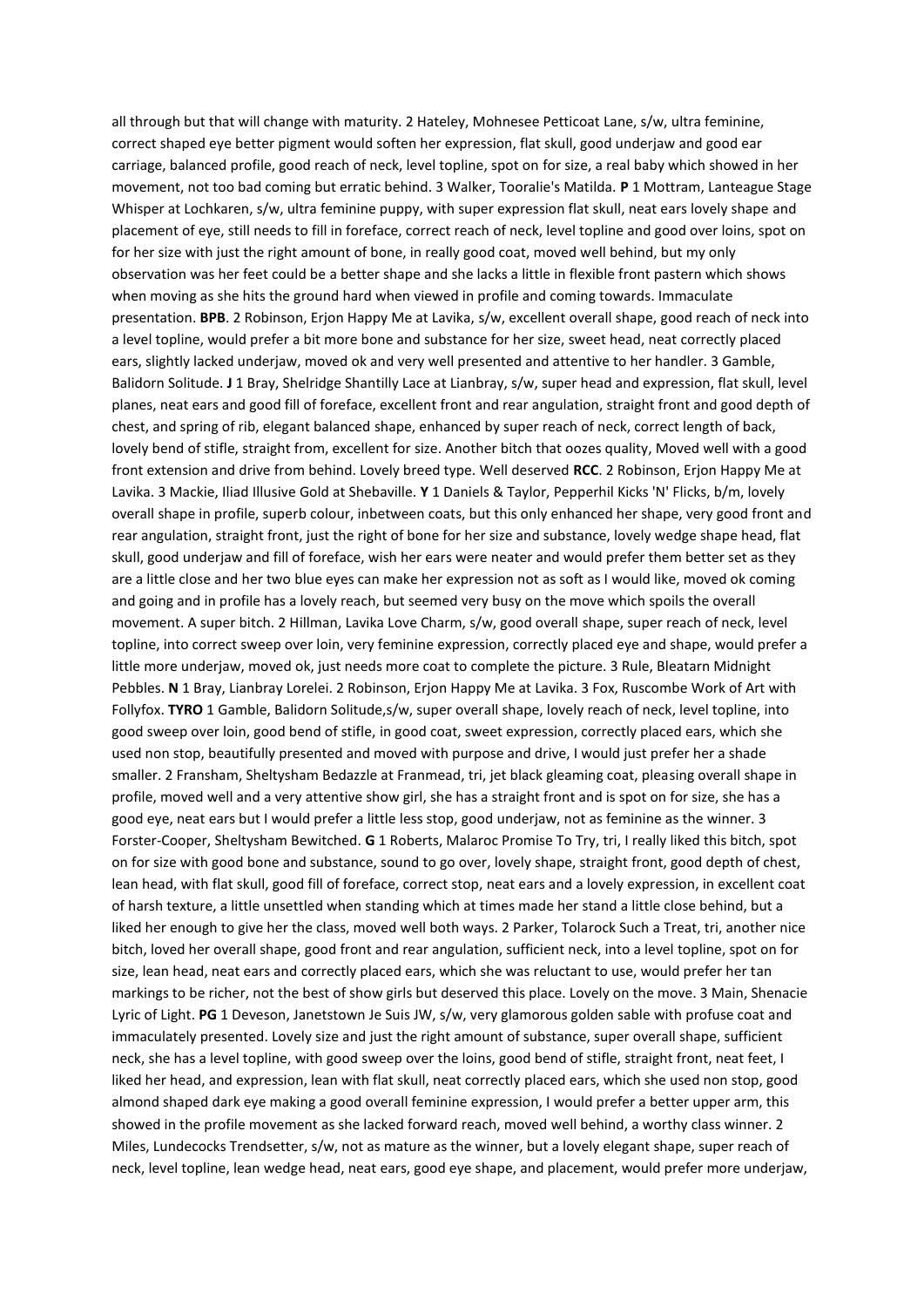needs more coat to complete the picture, moved well. 3 Morrison, Jontygray Golden Dream at Ketim. **MID L** 1 Lambert, Blenmerrow Infinity for Kevdon, super quality bitch of excellent breed type, elegant shape, perfectly balanced throughout, excellent upper arm and shoulder, lovely reach of neck, into a level topline of correct length, nicely into lovely sweep over loins, very good bend of stifle, neat well let down hocks, beautiful lean head with just the right amount of stop, flat skull, good round muzzle, with fill of foreface into smooth cheeks, correct dark almond shaped eye, neat correctly placed and tipped ears of which presented an ultra feminine expression, moved with purpose and drive. In the challenge she wasn't standing straight in front, each time I went back to look at her she hadn't corrected herself and on moving didn't move as purposeful in front as she did in her class. But a bitch I really loved and was a serious contender for top honours. 2 Deveson, Janetstown Je Suis. 3 Main, Shenachie Flakey Dove. **L** 1 Thornley's, Felthorn Lindy Hop, s/w, a bitch I've judged and done well before. Super construction front and rear which allows her to cover the ground with ease, elegant and balanced shape, another bitch who is of excellent breed type, lovely lean wedged head, flat skull with neat correctly placed ears, would prefer a sweeter eye, in order to award top honours I would have liked a more finish in coat. 2 Miles, Milesend Bluebell, b/m, very feminine, lean head with flat skull, neat ears, most beautiful colour blue, super overall shape correctly balanced, straight front, just the amount of bone and substance, good upper arm and shoulder placement which showed in her forward reach, good muscle tone and bend of stifle which enabled her to drive from behind beautifully presented. 3 Hateley, Willowgarth Tangerine Lace at Mohnesee**. O** 1 Main, Shenachie Snowberry, b/m, I absolutely loved this bitch, everything is balanced, super profile shape and very sound construction, she has a good reach of neck on going over her but tends to drop into her shoulders when standing, her head is a pleasure to handle, lean refined wedge, flat skull, correct stop, good fill of foreface, she has a lovely expression I just wish she had rich tan markings on her head as its lets her down and makes her look older than she is, her movement was a pleasure to watch she moved so soundly round the ring keeping her level topline, lovely colour blue, I seriously considered her for top honours but in the challenge just didn't want to show and unfortunately paid the price. 2 Lycett, Shebaville Saucy Secret at Iliad JW, b/m, another bitch I've judged before and done well. Quality bitch with lots to like about her, superb construction which enables her to move soundly with good front extension and drive from her rear. Feminine head, a little deep in stop, correctly placed and well used ears, I would prefer a clearer blue, more broken and without the black patches. 3 Parker, Tolarock Ice Ice Babe. **V** 1 Miles, Ch Milesend Milkshake, s/w, a bitch of outstanding quality, super construction which showed in her movement, in profuse coat which slightly detracts from her shape and made her look lacking in neck, which she doesn't, she has a feminine head, but is showing signs of her age and her pale colour enhances it. Spot on for size and good substance, straight front with good bone and neat feet. Beautifully presented and shown to perfection. Excellent breed type. 2 Lambert's, Blenmerrow Bee Dazzled, s/w, elegant bitch with good profile shape and balance, feminine expression, lovely almond shaped eye, neat ears, needs more coat to complete the picture, moved well just felt the 1st had a better front extension. Good breed type. 3 Gruszka's, Samphrey Bita Sweet. **SP O SABLE & WHITE** 1 Barnett's, Rainway Returning to Seavall, s/w, a bitch I have always admired from the ringside and was not disappointed when going over her on the table, lovely feminine expression, flat skull, correct stop, neat correctly tipped ears, would prefer a slightly better shaped eye but it doesn't detract from her expression. Well angulated front, straight front with good depth of chest, good bone, neat feet, very good bend of stifle, moved and showed very well. 2 Gamble, Balidorn Solitude. **SP O TRICOLOUR** 1 Morrison, Jontygray Evening Star at Ketim, mature bitch in good coat, spot on for size, lovely shape in profile, feminine expression, good underjaw, a little deep in stop and better tipped ear would help expression, in excellent coat and very attentive to handler, both ok in front but a little close behind. 2 Simkiss, Malaroc Miss Behaving, a nice bitch, very elegant shape excellent reach of neck, level topline, not as feminine as the winner, ideally would like her a shade smaller, showed very well, moved ok. **SP O BLUE MERLE** 1 Barnett's, Ch Rainway Crystal Star JW, a truly beautiful colour blue with perfect marbling of black, just how a blue merle should look. A bitch I have always admired and delighted to have to opportunity of going over. A quality bitch and worthy champion. Very feminine expression, her head is lean and refined with hint of coarseness and certainly doesn't look her age, flat skull, good underjaw, sweet eye, correct placed ears, maybe could be tipped a little better, very excellent